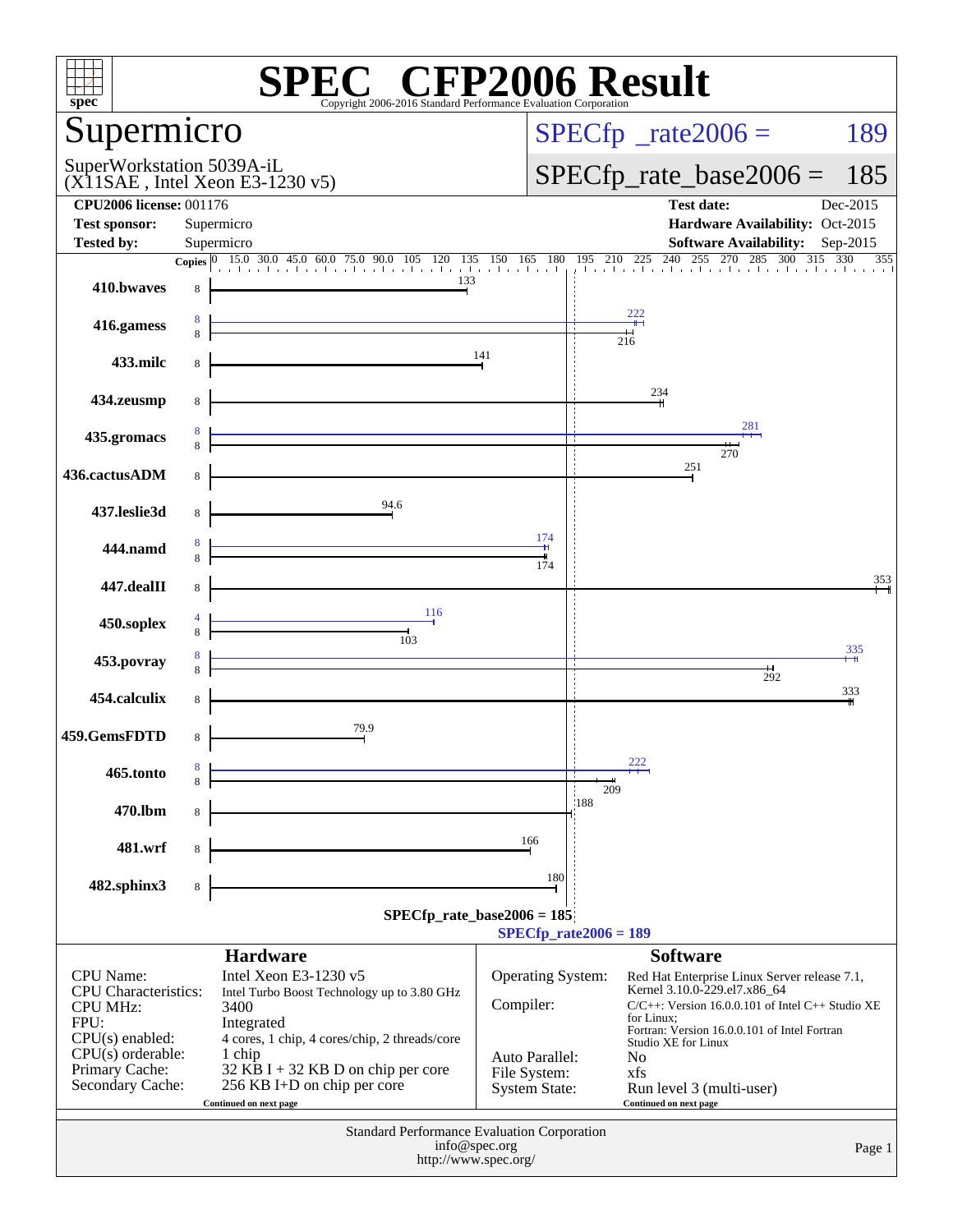

## Supermicro

#### SuperWorkstation 5039A-iL

 $SPECTp\_rate2006 = 189$ 

## [SPECfp\\_rate\\_base2006 =](http://www.spec.org/auto/cpu2006/Docs/result-fields.html#SPECfpratebase2006) 185

(X11SAE , Intel Xeon E3-1230 v5)

**[CPU2006 license:](http://www.spec.org/auto/cpu2006/Docs/result-fields.html#CPU2006license)** 001176 **[Test date:](http://www.spec.org/auto/cpu2006/Docs/result-fields.html#Testdate)** Dec-2015 **[Test sponsor:](http://www.spec.org/auto/cpu2006/Docs/result-fields.html#Testsponsor)** Supermicro **[Hardware Availability:](http://www.spec.org/auto/cpu2006/Docs/result-fields.html#HardwareAvailability)** Oct-2015 **[Tested by:](http://www.spec.org/auto/cpu2006/Docs/result-fields.html#Testedby)** Supermicro **Supermicro [Software Availability:](http://www.spec.org/auto/cpu2006/Docs/result-fields.html#SoftwareAvailability)** Sep-2015 [L3 Cache:](http://www.spec.org/auto/cpu2006/Docs/result-fields.html#L3Cache) 8 MB I+D on chip per chip<br>Other Cache: None [Other Cache:](http://www.spec.org/auto/cpu2006/Docs/result-fields.html#OtherCache) [Memory:](http://www.spec.org/auto/cpu2006/Docs/result-fields.html#Memory) 64 GB (4 x 16 GB 2Rx8 PC4-2133P-E) [Disk Subsystem:](http://www.spec.org/auto/cpu2006/Docs/result-fields.html#DiskSubsystem) 1 x 1000 GB SATA III, 7200 RPM [Other Hardware:](http://www.spec.org/auto/cpu2006/Docs/result-fields.html#OtherHardware) None [Base Pointers:](http://www.spec.org/auto/cpu2006/Docs/result-fields.html#BasePointers) 32/64-bit<br>Peak Pointers: 32/64-bit [Peak Pointers:](http://www.spec.org/auto/cpu2006/Docs/result-fields.html#PeakPointers) [Other Software:](http://www.spec.org/auto/cpu2006/Docs/result-fields.html#OtherSoftware) None

**[Results Table](http://www.spec.org/auto/cpu2006/Docs/result-fields.html#ResultsTable)**

|                   |               |                                                                                                          |       |                |       | Results Table  |              |               |                |              |                |              |                |              |
|-------------------|---------------|----------------------------------------------------------------------------------------------------------|-------|----------------|-------|----------------|--------------|---------------|----------------|--------------|----------------|--------------|----------------|--------------|
|                   |               |                                                                                                          |       | <b>Base</b>    |       |                |              |               |                |              | <b>Peak</b>    |              |                |              |
| <b>Benchmark</b>  | <b>Copies</b> | <b>Seconds</b>                                                                                           | Ratio | <b>Seconds</b> | Ratio | <b>Seconds</b> | <b>Ratio</b> | <b>Copies</b> | <b>Seconds</b> | <b>Ratio</b> | <b>Seconds</b> | <b>Ratio</b> | <b>Seconds</b> | <b>Ratio</b> |
| 410.bwayes        | 8             | 815                                                                                                      | 133   | 815            | 133   | 815            | 133          |               | 815            | 133          | 815            | 133          | 815            | <u>133</u>   |
| 416.gamess        | 8             | 712                                                                                                      | 220   | 724            | 216   | 725            | 216          | 8             | 707            | 222          | 695            | 225          | 709            | 221          |
| $433$ .milc       | 8             | 519                                                                                                      | 141   | 520            | 141   | 519            | 141          | 8             | 519            | 141          | 520            | 141          | 519            | <u>141</u>   |
| 434.zeusmp        | 8             | 309                                                                                                      | 236   | 311            | 234   | 312            | 234          | 8             | 309            | 236          | 311            | 234          | 312            | 234          |
| 435.gromacs       | 8             | 208                                                                                                      | 275   | 213            | 268   | 211            | 270          | 8             | 199            | 287          | 206            | 277          | 203            | 281          |
| 436.cactusADM     | 8             | 381                                                                                                      | 251   | 381            | 251   | 382            | 250          | 8             | 381            | 251          | <b>381</b>     | 251          | 382            | 250          |
| 437.leslie3d      | 8             | 796                                                                                                      | 94.5  | 795            | 94.6  | 795            | 94.6         | 8             | 796            | 94.5         | 795            | 94.6         | 795            | 94.6         |
| 444.namd          | 8             | 368                                                                                                      | 174   | 369            | 174   | 367            | 175          | 8             | 365            | 176          | 370            | 174          | 369            | <u>174</u>   |
| 447.dealII        | 8             | 264                                                                                                      | 346   | 259            | 353   | 259            | 353          | 8             | 264            | 346          | 259            | 353          | 259            | 353          |
| $450$ .soplex     | 8             | 648                                                                                                      | 103   | 648            | 103   | 648            | 103          |               | 287            | 116          | 287            | 116          | 288            | 116          |
| 453.povray        | 8             | 147                                                                                                      | 290   | 145            | 293   | 146            | 292          | 8             | 129            | 330          | 126            | 337          | 127            | 335          |
| 454.calculix      | 8             | 198                                                                                                      | 333   | 199            | 332   | 197            | 334          | 8             | 198            | 333          | 199            | 332          | 197            | 334          |
| 459.GemsFDTD      | 8             | 1063                                                                                                     | 79.9  | 1063           | 79.9  | 1063           | 79.8         | 8             | 1063           | 79.9         | 1063           | 79.9         | 1063           | 79.8         |
| $465$ .tonto      | 8             | 377                                                                                                      | 209   | 392            | 201   | 374            | 211          | 8             | 354            | 222          | 361            | 218          | 345            | 228          |
| 470.1bm           | 8             | 586                                                                                                      | 188   | 586            | 188   | 586            | 188          | 8             | 586            | 188          | 586            | 188          | 586            | 188          |
| 481.wrf           | 8             | 537                                                                                                      | 166   | 537            | 167   | 538            | 166          | 8             | 537            | 166          | 537            | 167          | 538            | 166          |
| $482$ .sphinx $3$ | 8             | 867                                                                                                      | 180   | 868            | 180   | 868            | 180          | 8             | 867            | 180          | 868            | 180          | 868            | 180          |
|                   |               | Results appear in the order in which they were run. Bold underlined text indicates a median measurement. |       |                |       |                |              |               |                |              |                |              |                |              |

#### **[Submit Notes](http://www.spec.org/auto/cpu2006/Docs/result-fields.html#SubmitNotes)**

 The taskset mechanism was used to bind copies to processors. The config file option 'submit' was used to generate taskset commands to bind each copy to a specific processor. For details, please see the config file.

#### **[Operating System Notes](http://www.spec.org/auto/cpu2006/Docs/result-fields.html#OperatingSystemNotes)**

Stack size set to unlimited using "ulimit -s unlimited"

#### **[Platform Notes](http://www.spec.org/auto/cpu2006/Docs/result-fields.html#PlatformNotes)**

 Sysinfo program /home/cpu2006/config/sysinfo.rev6914 \$Rev: 6914 \$ \$Date:: 2014-06-25 #\$ e3fbb8667b5a285932ceab81e28219e1 running on localhost.localdomain Thu Dec 31 06:38:50 2015

Continued on next page

Standard Performance Evaluation Corporation [info@spec.org](mailto:info@spec.org) <http://www.spec.org/>

Page 2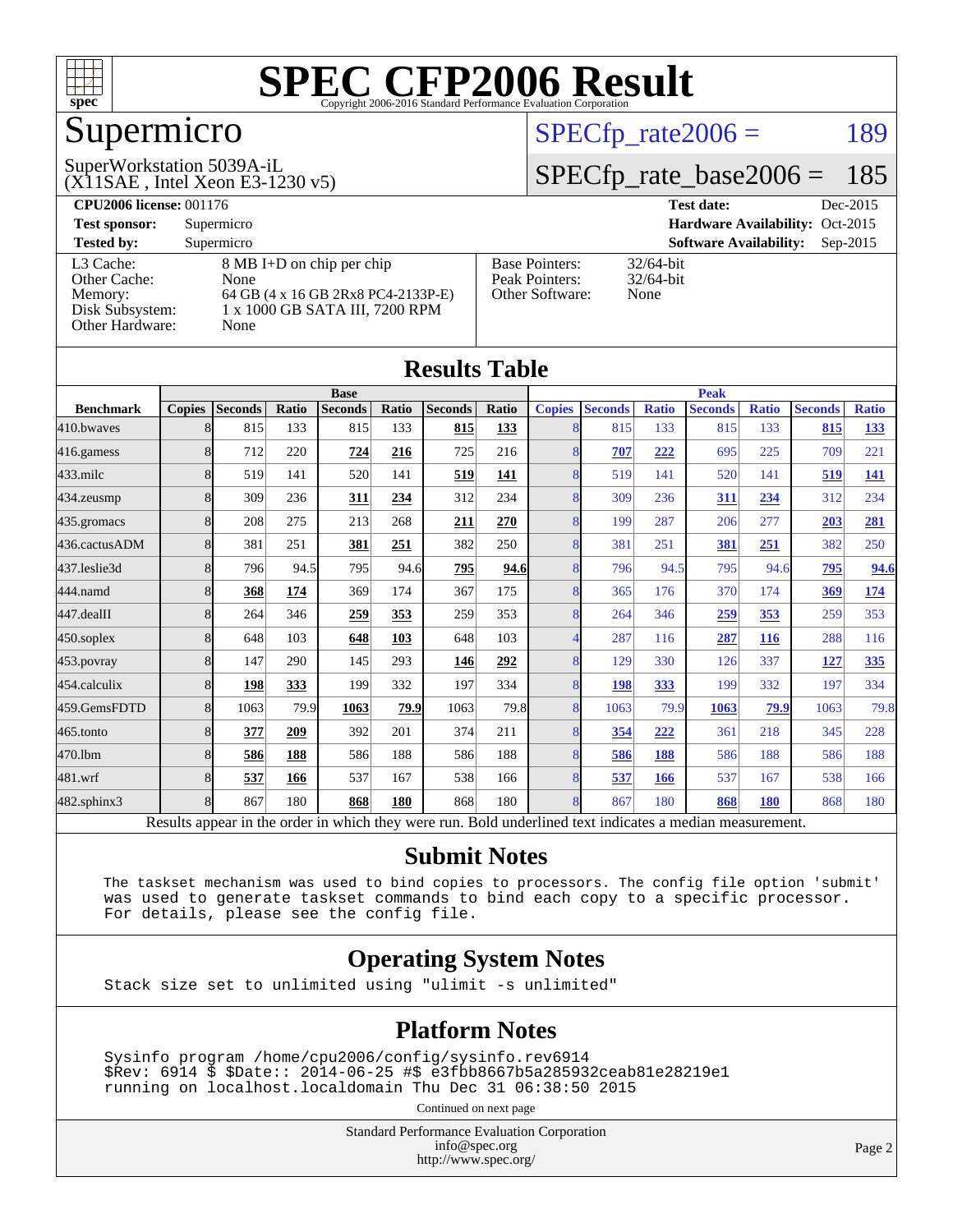

### Supermicro

 $SPECTp\_rate2006 = 189$ 

(X11SAE , Intel Xeon E3-1230 v5) SuperWorkstation 5039A-iL

[SPECfp\\_rate\\_base2006 =](http://www.spec.org/auto/cpu2006/Docs/result-fields.html#SPECfpratebase2006) 185

**[CPU2006 license:](http://www.spec.org/auto/cpu2006/Docs/result-fields.html#CPU2006license)** 001176 **[Test date:](http://www.spec.org/auto/cpu2006/Docs/result-fields.html#Testdate)** Dec-2015 **[Test sponsor:](http://www.spec.org/auto/cpu2006/Docs/result-fields.html#Testsponsor)** Supermicro Supermicro **[Hardware Availability:](http://www.spec.org/auto/cpu2006/Docs/result-fields.html#HardwareAvailability)** Oct-2015 **[Tested by:](http://www.spec.org/auto/cpu2006/Docs/result-fields.html#Testedby)** Supermicro **Supermicro [Software Availability:](http://www.spec.org/auto/cpu2006/Docs/result-fields.html#SoftwareAvailability)** Sep-2015

#### **[Platform Notes \(Continued\)](http://www.spec.org/auto/cpu2006/Docs/result-fields.html#PlatformNotes)**

Standard Performance Evaluation Corporation [info@spec.org](mailto:info@spec.org) <http://www.spec.org/> Page 3 This section contains SUT (System Under Test) info as seen by some common utilities. To remove or add to this section, see: <http://www.spec.org/cpu2006/Docs/config.html#sysinfo> From /proc/cpuinfo model name : Intel $(R)$  Xeon $(R)$  CPU E3-1230 v5 @ 3.40GHz 1 "physical id"s (chips) 8 "processors" cores, siblings (Caution: counting these is hw and system dependent. The following excerpts from /proc/cpuinfo might not be reliable. Use with caution.) cpu cores : 4 siblings : 8 physical 0: cores 0 1 2 3 cache size : 8192 KB From /proc/meminfo MemTotal: 65622064 kB<br>HugePages Total: 0 HugePages\_Total: 0<br>Hugepagesize: 2048 kB Hugepagesize: From /etc/\*release\* /etc/\*version\* os-release: NAME="Red Hat Enterprise Linux Server" VERSION="7.1 (Maipo)" ID="rhel" ID\_LIKE="fedora" VERSION\_ID="7.1" PRETTY\_NAME="Red Hat Enterprise Linux Server 7.1 (Maipo)" ANSI\_COLOR="0;31" CPE\_NAME="cpe:/o:redhat:enterprise\_linux:7.1:GA:server" redhat-release: Red Hat Enterprise Linux Server release 7.1 (Maipo) system-release: Red Hat Enterprise Linux Server release 7.1 (Maipo) system-release-cpe: cpe:/o:redhat:enterprise\_linux:7.1:ga:server uname -a: Linux localhost.localdomain 3.10.0-229.el7.x86\_64 #1 SMP Thu Jan 29 18:37:38 EST 2015 x86\_64 x86\_64 x86\_64 GNU/Linux run-level 3 Dec 30 22:33 SPEC is set to: /home/cpu2006<br>Filesystem Type Type Size Used Avail Use% Mounted on<br>xfs 850G 11G 839G 2% /home /dev/mapper/rhel-home xfs 850G Additional information from dmidecode: Warning: Use caution when you interpret this section. The 'dmidecode' program reads system data which is "intended to allow hardware to be accurately determined", but the intent may not be met, as there are frequent changes to hardware, firmware, and the "DMTF SMBIOS" standard. Continued on next page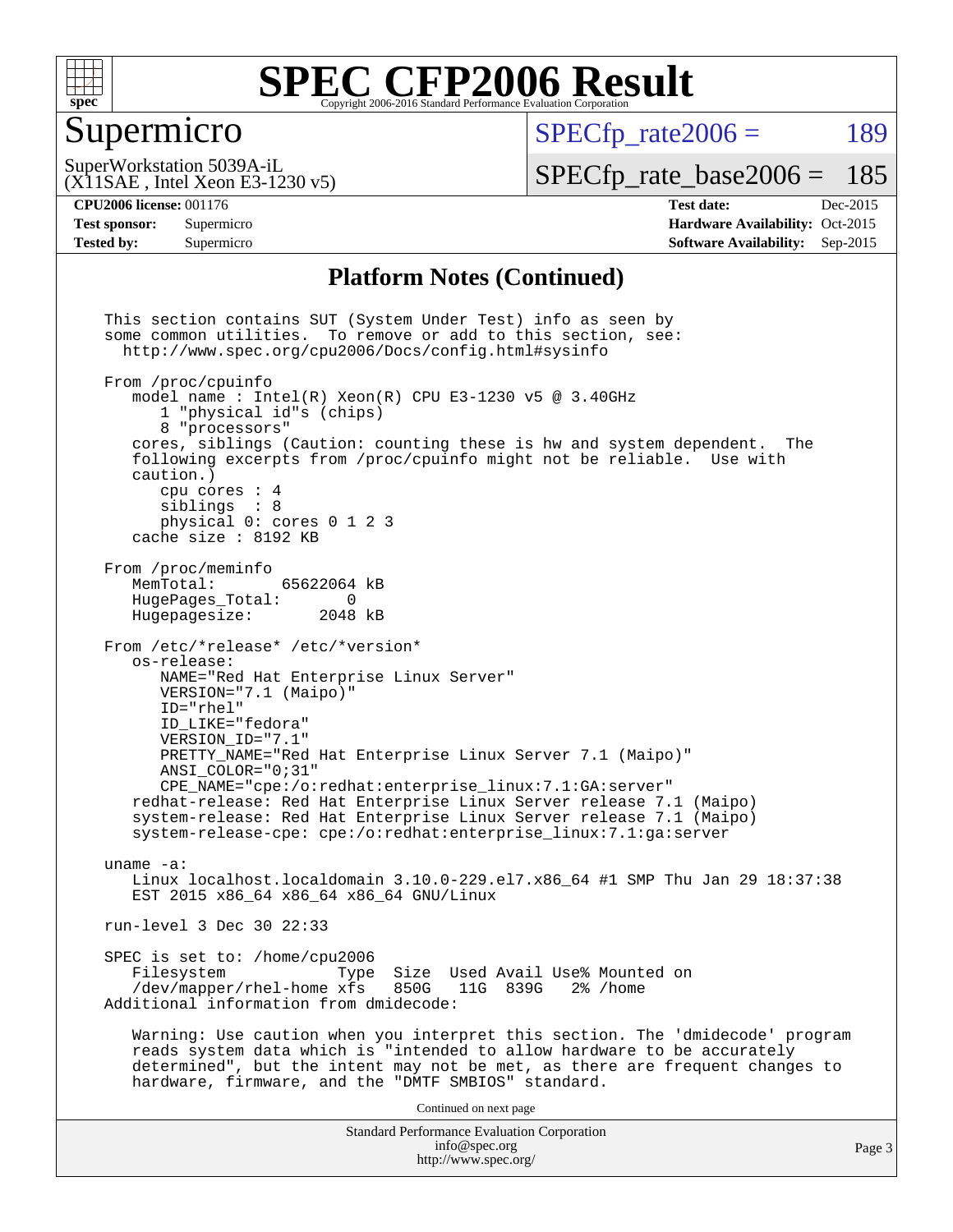

#### Supermicro

 $SPECTp\_rate2006 = 189$ 

(X11SAE , Intel Xeon E3-1230 v5) SuperWorkstation 5039A-iL

[SPECfp\\_rate\\_base2006 =](http://www.spec.org/auto/cpu2006/Docs/result-fields.html#SPECfpratebase2006) 185

**[CPU2006 license:](http://www.spec.org/auto/cpu2006/Docs/result-fields.html#CPU2006license)** 001176 **[Test date:](http://www.spec.org/auto/cpu2006/Docs/result-fields.html#Testdate)** Dec-2015 **[Test sponsor:](http://www.spec.org/auto/cpu2006/Docs/result-fields.html#Testsponsor)** Supermicro Supermicro **[Hardware Availability:](http://www.spec.org/auto/cpu2006/Docs/result-fields.html#HardwareAvailability)** Oct-2015 **[Tested by:](http://www.spec.org/auto/cpu2006/Docs/result-fields.html#Testedby)** Supermicro **Supermicro [Software Availability:](http://www.spec.org/auto/cpu2006/Docs/result-fields.html#SoftwareAvailability)** Sep-2015

#### **[Platform Notes \(Continued\)](http://www.spec.org/auto/cpu2006/Docs/result-fields.html#PlatformNotes)**

 BIOS American Megatrends Inc. 1.0a 12/01/2015 Memory: 4x Samsung M391A2K43BB1-CPB 16 GB 2 rank 2133 MHz

(End of data from sysinfo program)

#### **[General Notes](http://www.spec.org/auto/cpu2006/Docs/result-fields.html#GeneralNotes)**

Environment variables set by runspec before the start of the run: LD\_LIBRARY\_PATH = "/home/cpu2006/libs/32:/home/cpu2006/libs/64:/home/cpu2006/sh"

 Binaries compiled on a system with 1x Intel Core i5-4670K CPU + 32GB memory using RedHat EL 7.1 Transparent Huge Pages enabled with: echo always > /sys/kernel/mm/transparent\_hugepage/enabled

#### **[Base Compiler Invocation](http://www.spec.org/auto/cpu2006/Docs/result-fields.html#BaseCompilerInvocation)**

[C benchmarks](http://www.spec.org/auto/cpu2006/Docs/result-fields.html#Cbenchmarks):  $-m64$ 

[C++ benchmarks:](http://www.spec.org/auto/cpu2006/Docs/result-fields.html#CXXbenchmarks) [icpc -m64](http://www.spec.org/cpu2006/results/res2016q1/cpu2006-20160106-38583.flags.html#user_CXXbase_intel_icpc_64bit_bedb90c1146cab66620883ef4f41a67e)

[Fortran benchmarks](http://www.spec.org/auto/cpu2006/Docs/result-fields.html#Fortranbenchmarks): [ifort -m64](http://www.spec.org/cpu2006/results/res2016q1/cpu2006-20160106-38583.flags.html#user_FCbase_intel_ifort_64bit_ee9d0fb25645d0210d97eb0527dcc06e)

[Benchmarks using both Fortran and C](http://www.spec.org/auto/cpu2006/Docs/result-fields.html#BenchmarksusingbothFortranandC):<br>icc -m64 ifort -m64  $-m64$  ifort  $-m64$ 

#### **[Base Portability Flags](http://www.spec.org/auto/cpu2006/Docs/result-fields.html#BasePortabilityFlags)**

| 410.bwaves: -DSPEC CPU LP64                 |  |
|---------------------------------------------|--|
| 416.gamess: -DSPEC_CPU_LP64                 |  |
| 433.milc: -DSPEC CPU LP64                   |  |
| 434.zeusmp: -DSPEC_CPU_LP64                 |  |
| 435.gromacs: -DSPEC_CPU_LP64 -nofor_main    |  |
| 436.cactusADM: -DSPEC CPU LP64 -nofor main  |  |
| 437.leslie3d: -DSPEC CPU LP64               |  |
| 444.namd: -DSPEC CPU LP64                   |  |
| 447.dealII: -DSPEC_CPU_LP64                 |  |
| 450.soplex: -DSPEC_CPU_LP64                 |  |
| 453.povray: -DSPEC_CPU_LP64                 |  |
| 454.calculix: - DSPEC CPU LP64 - nofor main |  |
| 459. GemsFDTD: - DSPEC CPU LP64             |  |
| 465.tonto: -DSPEC_CPU_LP64                  |  |

Continued on next page

Standard Performance Evaluation Corporation [info@spec.org](mailto:info@spec.org) <http://www.spec.org/>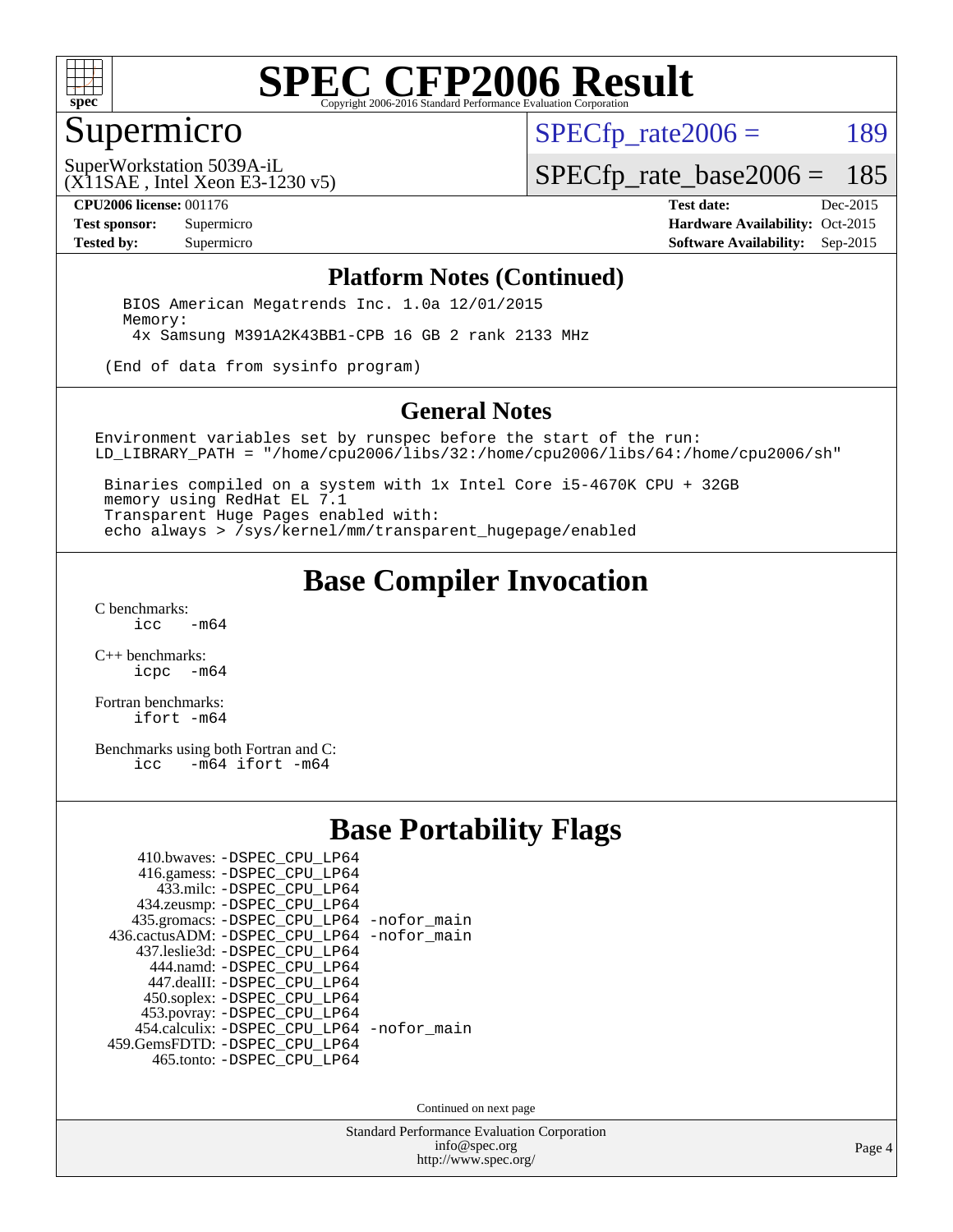

### Supermicro

 $SPECTp\_rate2006 = 189$ 

(X11SAE , Intel Xeon E3-1230 v5) SuperWorkstation 5039A-iL

[SPECfp\\_rate\\_base2006 =](http://www.spec.org/auto/cpu2006/Docs/result-fields.html#SPECfpratebase2006) 185

**[CPU2006 license:](http://www.spec.org/auto/cpu2006/Docs/result-fields.html#CPU2006license)** 001176 **[Test date:](http://www.spec.org/auto/cpu2006/Docs/result-fields.html#Testdate)** Dec-2015 **[Test sponsor:](http://www.spec.org/auto/cpu2006/Docs/result-fields.html#Testsponsor)** Supermicro Supermicro **[Hardware Availability:](http://www.spec.org/auto/cpu2006/Docs/result-fields.html#HardwareAvailability)** Oct-2015 **[Tested by:](http://www.spec.org/auto/cpu2006/Docs/result-fields.html#Testedby)** Supermicro **Supermicro [Software Availability:](http://www.spec.org/auto/cpu2006/Docs/result-fields.html#SoftwareAvailability)** Sep-2015

## **[Base Portability Flags \(Continued\)](http://www.spec.org/auto/cpu2006/Docs/result-fields.html#BasePortabilityFlags)**

470.lbm: [-DSPEC\\_CPU\\_LP64](http://www.spec.org/cpu2006/results/res2016q1/cpu2006-20160106-38583.flags.html#suite_basePORTABILITY470_lbm_DSPEC_CPU_LP64)

 481.wrf: [-DSPEC\\_CPU\\_LP64](http://www.spec.org/cpu2006/results/res2016q1/cpu2006-20160106-38583.flags.html#suite_basePORTABILITY481_wrf_DSPEC_CPU_LP64) [-DSPEC\\_CPU\\_CASE\\_FLAG](http://www.spec.org/cpu2006/results/res2016q1/cpu2006-20160106-38583.flags.html#b481.wrf_baseCPORTABILITY_DSPEC_CPU_CASE_FLAG) [-DSPEC\\_CPU\\_LINUX](http://www.spec.org/cpu2006/results/res2016q1/cpu2006-20160106-38583.flags.html#b481.wrf_baseCPORTABILITY_DSPEC_CPU_LINUX) 482.sphinx3: [-DSPEC\\_CPU\\_LP64](http://www.spec.org/cpu2006/results/res2016q1/cpu2006-20160106-38583.flags.html#suite_basePORTABILITY482_sphinx3_DSPEC_CPU_LP64)

#### **[Base Optimization Flags](http://www.spec.org/auto/cpu2006/Docs/result-fields.html#BaseOptimizationFlags)**

[C benchmarks](http://www.spec.org/auto/cpu2006/Docs/result-fields.html#Cbenchmarks):

[-xCORE-AVX2](http://www.spec.org/cpu2006/results/res2016q1/cpu2006-20160106-38583.flags.html#user_CCbase_f-xAVX2_5f5fc0cbe2c9f62c816d3e45806c70d7) [-ipo](http://www.spec.org/cpu2006/results/res2016q1/cpu2006-20160106-38583.flags.html#user_CCbase_f-ipo) [-O3](http://www.spec.org/cpu2006/results/res2016q1/cpu2006-20160106-38583.flags.html#user_CCbase_f-O3) [-no-prec-div](http://www.spec.org/cpu2006/results/res2016q1/cpu2006-20160106-38583.flags.html#user_CCbase_f-no-prec-div) [-opt-prefetch](http://www.spec.org/cpu2006/results/res2016q1/cpu2006-20160106-38583.flags.html#user_CCbase_f-opt-prefetch) [-auto-p32](http://www.spec.org/cpu2006/results/res2016q1/cpu2006-20160106-38583.flags.html#user_CCbase_f-auto-p32) [-ansi-alias](http://www.spec.org/cpu2006/results/res2016q1/cpu2006-20160106-38583.flags.html#user_CCbase_f-ansi-alias) [-opt-mem-layout-trans=3](http://www.spec.org/cpu2006/results/res2016q1/cpu2006-20160106-38583.flags.html#user_CCbase_f-opt-mem-layout-trans_a7b82ad4bd7abf52556d4961a2ae94d5)

[C++ benchmarks:](http://www.spec.org/auto/cpu2006/Docs/result-fields.html#CXXbenchmarks)

[-xCORE-AVX2](http://www.spec.org/cpu2006/results/res2016q1/cpu2006-20160106-38583.flags.html#user_CXXbase_f-xAVX2_5f5fc0cbe2c9f62c816d3e45806c70d7) [-ipo](http://www.spec.org/cpu2006/results/res2016q1/cpu2006-20160106-38583.flags.html#user_CXXbase_f-ipo) [-O3](http://www.spec.org/cpu2006/results/res2016q1/cpu2006-20160106-38583.flags.html#user_CXXbase_f-O3) [-no-prec-div](http://www.spec.org/cpu2006/results/res2016q1/cpu2006-20160106-38583.flags.html#user_CXXbase_f-no-prec-div) [-opt-prefetch](http://www.spec.org/cpu2006/results/res2016q1/cpu2006-20160106-38583.flags.html#user_CXXbase_f-opt-prefetch) [-auto-p32](http://www.spec.org/cpu2006/results/res2016q1/cpu2006-20160106-38583.flags.html#user_CXXbase_f-auto-p32) [-ansi-alias](http://www.spec.org/cpu2006/results/res2016q1/cpu2006-20160106-38583.flags.html#user_CXXbase_f-ansi-alias) [-opt-mem-layout-trans=3](http://www.spec.org/cpu2006/results/res2016q1/cpu2006-20160106-38583.flags.html#user_CXXbase_f-opt-mem-layout-trans_a7b82ad4bd7abf52556d4961a2ae94d5)

[Fortran benchmarks](http://www.spec.org/auto/cpu2006/Docs/result-fields.html#Fortranbenchmarks):

[-xCORE-AVX2](http://www.spec.org/cpu2006/results/res2016q1/cpu2006-20160106-38583.flags.html#user_FCbase_f-xAVX2_5f5fc0cbe2c9f62c816d3e45806c70d7) [-ipo](http://www.spec.org/cpu2006/results/res2016q1/cpu2006-20160106-38583.flags.html#user_FCbase_f-ipo) [-O3](http://www.spec.org/cpu2006/results/res2016q1/cpu2006-20160106-38583.flags.html#user_FCbase_f-O3) [-no-prec-div](http://www.spec.org/cpu2006/results/res2016q1/cpu2006-20160106-38583.flags.html#user_FCbase_f-no-prec-div) [-opt-prefetch](http://www.spec.org/cpu2006/results/res2016q1/cpu2006-20160106-38583.flags.html#user_FCbase_f-opt-prefetch)

[Benchmarks using both Fortran and C](http://www.spec.org/auto/cpu2006/Docs/result-fields.html#BenchmarksusingbothFortranandC): [-xCORE-AVX2](http://www.spec.org/cpu2006/results/res2016q1/cpu2006-20160106-38583.flags.html#user_CC_FCbase_f-xAVX2_5f5fc0cbe2c9f62c816d3e45806c70d7) [-ipo](http://www.spec.org/cpu2006/results/res2016q1/cpu2006-20160106-38583.flags.html#user_CC_FCbase_f-ipo) [-O3](http://www.spec.org/cpu2006/results/res2016q1/cpu2006-20160106-38583.flags.html#user_CC_FCbase_f-O3) [-no-prec-div](http://www.spec.org/cpu2006/results/res2016q1/cpu2006-20160106-38583.flags.html#user_CC_FCbase_f-no-prec-div) [-opt-prefetch](http://www.spec.org/cpu2006/results/res2016q1/cpu2006-20160106-38583.flags.html#user_CC_FCbase_f-opt-prefetch) [-auto-p32](http://www.spec.org/cpu2006/results/res2016q1/cpu2006-20160106-38583.flags.html#user_CC_FCbase_f-auto-p32) [-ansi-alias](http://www.spec.org/cpu2006/results/res2016q1/cpu2006-20160106-38583.flags.html#user_CC_FCbase_f-ansi-alias) [-opt-mem-layout-trans=3](http://www.spec.org/cpu2006/results/res2016q1/cpu2006-20160106-38583.flags.html#user_CC_FCbase_f-opt-mem-layout-trans_a7b82ad4bd7abf52556d4961a2ae94d5)

### **[Peak Compiler Invocation](http://www.spec.org/auto/cpu2006/Docs/result-fields.html#PeakCompilerInvocation)**

[C benchmarks](http://www.spec.org/auto/cpu2006/Docs/result-fields.html#Cbenchmarks):  $\text{icc}$  -m64

[C++ benchmarks \(except as noted below\):](http://www.spec.org/auto/cpu2006/Docs/result-fields.html#CXXbenchmarksexceptasnotedbelow) [icpc -m64](http://www.spec.org/cpu2006/results/res2016q1/cpu2006-20160106-38583.flags.html#user_CXXpeak_intel_icpc_64bit_bedb90c1146cab66620883ef4f41a67e)

450.soplex: [icpc -m32 -L/opt/intel/compilers\\_and\\_libraries\\_2016/linux/compiler/lib/ia32\\_lin](http://www.spec.org/cpu2006/results/res2016q1/cpu2006-20160106-38583.flags.html#user_peakCXXLD450_soplex_intel_icpc_b4f50a394bdb4597aa5879c16bc3f5c5)

[Fortran benchmarks](http://www.spec.org/auto/cpu2006/Docs/result-fields.html#Fortranbenchmarks): [ifort -m64](http://www.spec.org/cpu2006/results/res2016q1/cpu2006-20160106-38583.flags.html#user_FCpeak_intel_ifort_64bit_ee9d0fb25645d0210d97eb0527dcc06e)

[Benchmarks using both Fortran and C](http://www.spec.org/auto/cpu2006/Docs/result-fields.html#BenchmarksusingbothFortranandC): [icc -m64](http://www.spec.org/cpu2006/results/res2016q1/cpu2006-20160106-38583.flags.html#user_CC_FCpeak_intel_icc_64bit_0b7121f5ab7cfabee23d88897260401c) [ifort -m64](http://www.spec.org/cpu2006/results/res2016q1/cpu2006-20160106-38583.flags.html#user_CC_FCpeak_intel_ifort_64bit_ee9d0fb25645d0210d97eb0527dcc06e)

### **[Peak Portability Flags](http://www.spec.org/auto/cpu2006/Docs/result-fields.html#PeakPortabilityFlags)**

 410.bwaves: [-DSPEC\\_CPU\\_LP64](http://www.spec.org/cpu2006/results/res2016q1/cpu2006-20160106-38583.flags.html#suite_peakPORTABILITY410_bwaves_DSPEC_CPU_LP64) 416.gamess: [-DSPEC\\_CPU\\_LP64](http://www.spec.org/cpu2006/results/res2016q1/cpu2006-20160106-38583.flags.html#suite_peakPORTABILITY416_gamess_DSPEC_CPU_LP64) 433.milc: [-DSPEC\\_CPU\\_LP64](http://www.spec.org/cpu2006/results/res2016q1/cpu2006-20160106-38583.flags.html#suite_peakPORTABILITY433_milc_DSPEC_CPU_LP64) 434.zeusmp: [-DSPEC\\_CPU\\_LP64](http://www.spec.org/cpu2006/results/res2016q1/cpu2006-20160106-38583.flags.html#suite_peakPORTABILITY434_zeusmp_DSPEC_CPU_LP64)

Continued on next page

Standard Performance Evaluation Corporation [info@spec.org](mailto:info@spec.org) <http://www.spec.org/>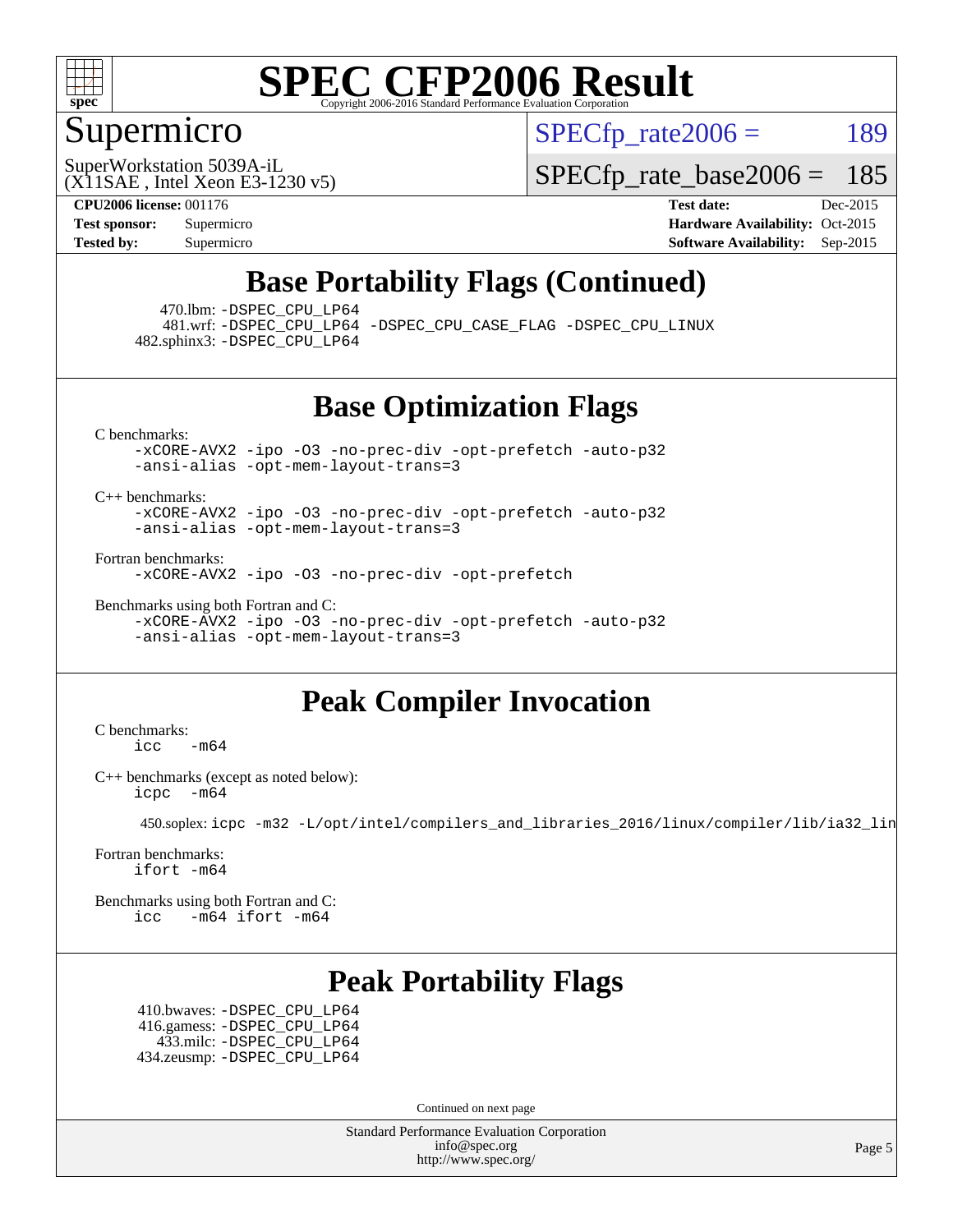

## Supermicro

 $SPECTp\_rate2006 = 189$ 

(X11SAE , Intel Xeon E3-1230 v5) SuperWorkstation 5039A-iL

[SPECfp\\_rate\\_base2006 =](http://www.spec.org/auto/cpu2006/Docs/result-fields.html#SPECfpratebase2006) 185

**[CPU2006 license:](http://www.spec.org/auto/cpu2006/Docs/result-fields.html#CPU2006license)** 001176 **[Test date:](http://www.spec.org/auto/cpu2006/Docs/result-fields.html#Testdate)** Dec-2015

| <b>Test sponsor:</b> | Supermicro |
|----------------------|------------|
| <b>Tested by:</b>    | Supermicro |

**[Hardware Availability:](http://www.spec.org/auto/cpu2006/Docs/result-fields.html#HardwareAvailability)** Oct-2015 **[Software Availability:](http://www.spec.org/auto/cpu2006/Docs/result-fields.html#SoftwareAvailability)** Sep-2015

## **[Peak Portability Flags \(Continued\)](http://www.spec.org/auto/cpu2006/Docs/result-fields.html#PeakPortabilityFlags)**

| 435.gromacs: -DSPEC_CPU_LP64 -nofor_main                       |
|----------------------------------------------------------------|
| 436.cactusADM: -DSPEC CPU LP64 -nofor main                     |
| 437.leslie3d: -DSPEC CPU LP64                                  |
| 444.namd: -DSPEC CPU LP64                                      |
| 447.dealII: -DSPEC CPU LP64                                    |
| 450.soplex: -D_FILE_OFFSET_BITS=64                             |
| 453.povray: -DSPEC_CPU_LP64                                    |
| 454.calculix: -DSPEC CPU LP64 -nofor main                      |
| 459. GemsFDTD: - DSPEC CPU LP64                                |
| 465.tonto: -DSPEC CPU LP64                                     |
| 470.1bm: - DSPEC CPU LP64                                      |
| 481.wrf: -DSPEC CPU LP64 -DSPEC CPU CASE FLAG -DSPEC CPU LINUX |
| 482.sphinx3: -DSPEC CPU LP64                                   |

## **[Peak Optimization Flags](http://www.spec.org/auto/cpu2006/Docs/result-fields.html#PeakOptimizationFlags)**

[C benchmarks](http://www.spec.org/auto/cpu2006/Docs/result-fields.html#Cbenchmarks):

```
 433.milc: basepeak = yes
```
 $470.$ lbm: basepeak = yes

```
482.sphinx3: basepeak = yes
```

```
C++ benchmarks:
```

```
 444.namd: -xCORE-AVX2(pass 2) -prof-gen:threadsafe(pass 1)
        -no-prec-div(pass 2)-par-num-threads=1(pass 1) -opt-mem-layout-trans=3(pass 2)
        -prof-use(pass 2) -fno-alias -auto-ilp32
447.dealII: basepeak = yes
 450.soplex: -xCORE-AVX2(pass 2) -prof-gen:threadsafe(pass 1)
         -ipo(pass 2) -O3(pass 2) -no-prec-div(pass 2)
         -par-num-threads=1(pass 1) -opt-mem-layout-trans=3(pass 2)
         -prof-use(pass 2) -opt-malloc-options=3
 453.povray: -xCORE-AVX2(pass 2) -prof-gen:threadsafe(pass 1)
         -no-prec-div(pass 2)-par-num-threads=1(pass 1) -opt-mem-layout-trans=3(pass 2)
         -prof-use(pass 2) -unroll4 -ansi-alias
```
[Fortran benchmarks](http://www.spec.org/auto/cpu2006/Docs/result-fields.html#Fortranbenchmarks):

 $410.bwaves: basepeak = yes$ 

Continued on next page

| <b>Standard Performance Evaluation Corporation</b> |
|----------------------------------------------------|
| info@spec.org                                      |
| http://www.spec.org/                               |